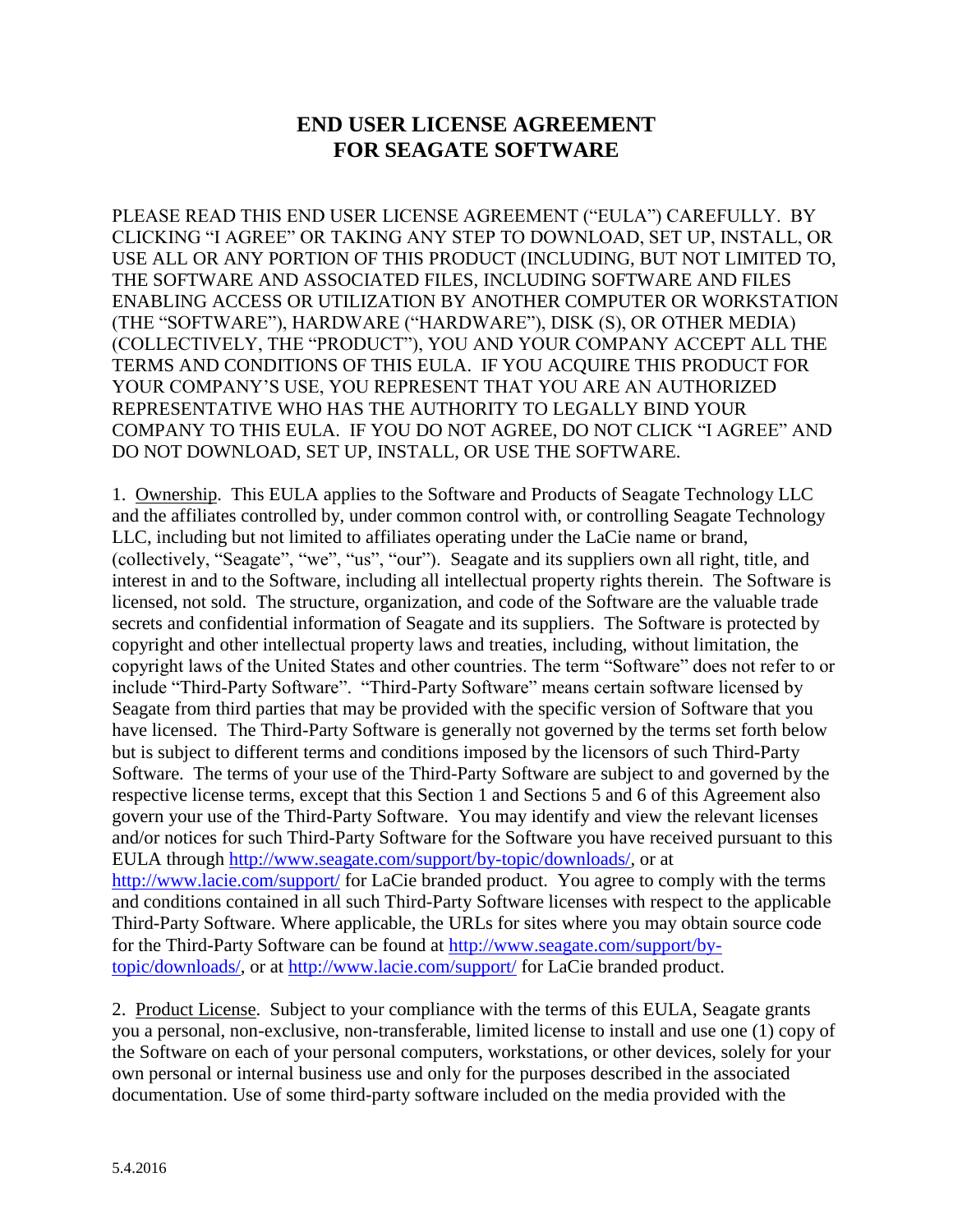Product may be subject to terms and conditions of a separate license agreement; this license agreement may be contained in a "Read Me" file located on the media that accompanies that Product. The Software includes components that enable you to link to and use certain services provided by third parties ("Third Party Services"). Your use of the Third Party Services is subject to your agreement with the applicable third party service provider. Except as expressly stated herein, this EULA does not grant you any intellectual property rights in the Product. Seagate and its suppliers reserve all rights not expressly granted to you. There are no implied rights.

2.1 Software. You are also permitted to make a single copy of the Software strictly for backup and disaster recovery purposes. You may not alter or modify the Software or create a new installer for the Software. The Software is licensed and distributed by Seagate for use with its storage products only, and may not be used with non-Seagate storage product.

- 3. Restrictions. You are not licensed to do any of the following:
	- a. Create derivative works based on the Product or any part or component thereof, including, but not limited to, the Software;
	- b. Reproduce the Product, in whole or in part;
	- c. Except as expressly authorized by Section 11 below, sell, assign, license, disclose, or otherwise transfer or make available the Product, in whole or in part, to any third party;
	- d. Alter, translate, decompile, or attempt to reverse engineer the Product or any part or component thereof, except and only to the extent that such activity is expressly permitted by applicable law notwithstanding this contractual prohibition;
	- e. Use the Product to provide services to third parties;
	- f. Take any actions that would cause the Software to become subject to any open source license agreement if it is not already subject to such an agreement; and
	- g. Remove or alter any proprietary notices or marks on the Product.

4. Updates. If you receive an update or an upgrade to, or a new version of, any Software ("Update"), you must possess a valid license to the previous version in order to use the Update. All Updates provided to you shall be subject to the terms and conditions of this EULA. If you receive an Update, you may continue to use the previous version(s) of the Software in your possession, custody, or control. Seagate shall have no obligation to support the previous versions of the Software upon availability of an Update. Seagate has no obligation to provide support, maintenance, Updates, or modifications under this EULA.

5. NO WARRANTY. THE PRODUCT AND THE THIRD-PARTY SOFTWARE ARE OFFERED ON AN "AS-IS" BASIS AND NO WARRANTY, EITHER EXPRESS OR IMPLIED, IS GIVEN. SEAGATE AND ITS SUPPLIERS EXPRESSLY DISCLAIM ALL WARRANTIES OF ANY KIND, WHETHER STATUTORY, EXPRESS, OR IMPLIED, INCLUDING, BUT NOT LIMITED TO, IMPLIED WARRANTIES OF MERCHANTABILITY, FITNESS FOR A PARTICULAR PURPOSE AND NON-INFRINGEMENT. SEAGATE DOES NOT PROVIDE THE THIRD PARTY SERVICES AND MAKES NO WARRANTIES WITH RESPECT TO THE THIRD PARTY SERVICES. YOUR USE OF THE THIRD PARTY SERVICES IS AT YOUR RISK.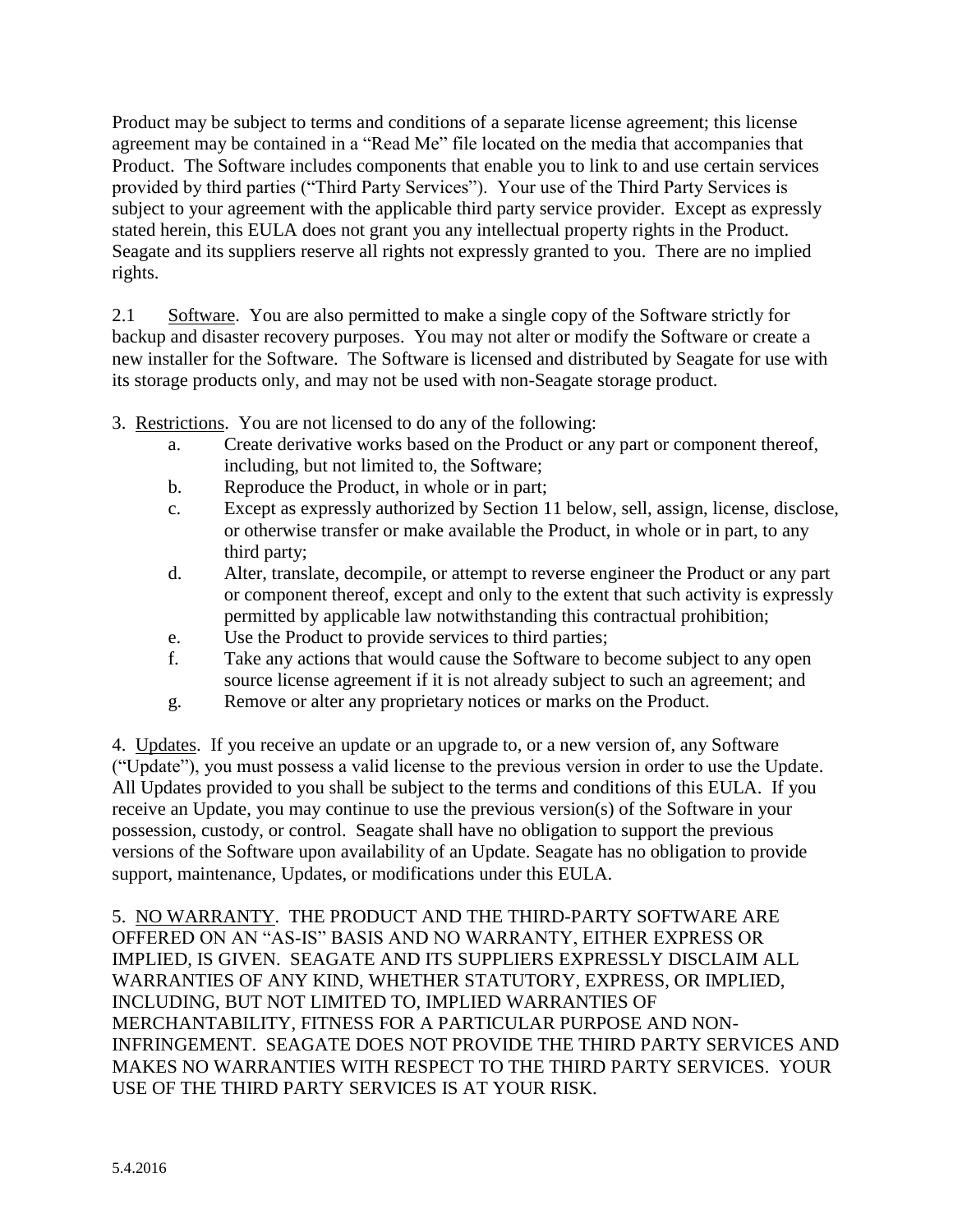6. EXCLUSION OF INCIDENTAL, CONSEQUENTIAL AND CERTAIN OTHER DAMAGES. TO THE MAXIMUM EXTENT PERMITTED BY APPLICABLE LAW, IN NO EVENT SHALL SEAGATE OR ITS LICENSORS OR SUPPLIERS BE LIABLE FOR ANY SPECIAL, INCIDENTAL, PUNITIVE, INDIRECT, OR CONSEQUENTIAL DAMAGES WHATSOEVER (INCLUDING, BUT NOT LIMITED TO, DAMAGES FOR LOSS OF PROFITS OR CONFIDENTIAL OR OTHER INFORMATION, FOR BUSINESS INTERRUPTION, FOR PERSONAL INJURY, FOR LOSS OF PRIVACY, FOR FAILURE TO MEET ANY DUTY INCLUDING OF GOOD FAITH OR REASONABLE CARE, FOR NEGLIGENCE, AND FOR ANY OTHER PECUNIARY OR OTHER LOSS WHATSOEVER) ARISING OUT OF OR IN ANY WAY RELATED TO THE USE OF OR INABILITY TO USE THE PRODUCT OR ANY PART OR COMPONENT THEREOF OR RELATED SERVICE OR ANY THIRD PARTY SERVICES, OR OTHERWISE UNDER OR IN CONNECTION WITH ANY PROVISION OF THE EULA, EVEN IN THE EVENT OF THE FAULT, TORT (INCLUDING NEGLIGENCE), MISREPRESENTATION, STRICT LIABILITY, BREACH OF CONTRACT, OR BREACH OF WARRANTY OF SEAGATE OR ITS LICENSORS OR SUPPLIERS, AND EVEN IF SEAGATE OR ITS LICENSOR OR SUPPLIER HAS BEEN ADVISED OF THE POSSIBILITY OF SUCH DAMAGES AND NOTWITHSTANDING ANY FAILURE OF THE ESSENTIAL PURPOSE OF THIS AGREEMENT OR ANY REMEDY.

7. LIMITATION OF LIABILITY. NOTWITHSTANDING ANY DAMAGES THAT YOU MIGHT INCUR FOR ANY REASON WHATSOEVER, THE ENTIRE LIABILITY OF SEAGATE UNDER ANY PROVISION OF THIS EULA AND YOUR EXCLUSIVE REMEDY HEREUNDER SHALL BE LIMITED TO, AND IN NO EVENT WILL SEAGATE'S TOTAL CUMULATIVE DAMAGES EXCEED, THE FEES PAID BY THE LICENSEE TO SEAGATE FOR THE PRODUCT. ADDITIONALLY, IN NO EVENT SHALL SEAGATE'S LICENSORS OR SUPPLIERS BE LIABLE FOR ANY DAMAGES OF ANY KIND.

8. Privacy. Seagate's collection, use and disclosure of personally identifiable information in connection with your use of the Product is governed by Seagate's Privacy Policy which is located at [http://www.seagate.com/legal-privacy/privacy-policy/.](http://www.seagate.com/legal-privacy/privacy-policy/) As further described in Seagate's Privacy Policy, certain Products may include a Product dashboard which allows users to manage Product settings, including but not limited to use of anonymous statistical usage data in connection with personally identifiable information. You agree to Seagate's collection, use, and disclosure of your data in accordance with the Product dashboard settings selected by you for the Product, or in the case of transfer as described in Section 11, you agree to the settings selected by the prior licensee unless or until you make changes to the settings.

9. Indemnification. By accepting the EULA, you agree to indemnify and otherwise hold harmless Seagate, its officers, employees, agents, subsidiaries, affiliates, and other partners from any direct, indirect, incidental, special, consequential, or exemplary damages arising out of, relating to, or resulting from your use of the Product or any other matter relating to the Product, including, without limitation, use of any of the Third Party Services.

10. International Trade Compliance**.** The Software and any related technical data made available for download under this EULA are subject to the customs and export control laws and